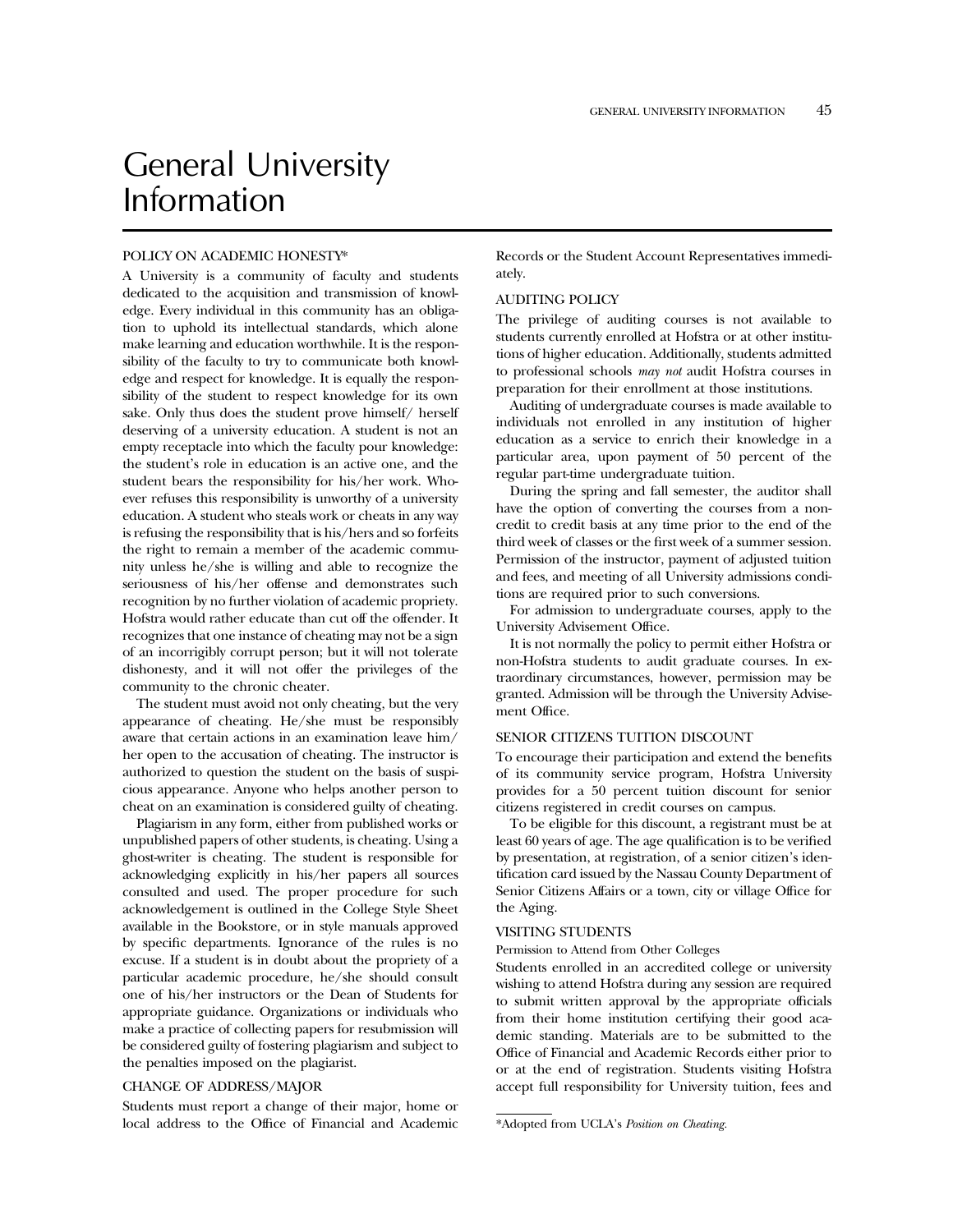other applicable charges in effect at Hofstra for the session or semester of attendance.

Visiting undergraduate students shall not be permitted to enroll in graduate courses at Hofstra.

# Some Definitions

# THE ACADEMIC CALENDAR

Highlights of the calendar for the 1997-98 academic year appear on the inside front and inside back covers of this publication. The program of regular semesters (for New College Calendar, see inside front and back covers) is based on the  $4 \times 4$  calendar with fall classes beginning on September 2 and concluding on December 20. All spring semester classes begin January 26 and end May 16. The January Session, the period between semesters, can be used as a holiday, for independent or group study programs or for special educationally related projects. Credit courses are offered during this session. For information, consult the Admissions Office.

# SEMESTER HOUR

Semester hour is the term used to describe the number of credits received by the student for successfully completing a specific course. The definition of semester hour is ''one one-hour period of participation in class per week, or a minimum of two hours of laboratory or studio work per week for one semester, or the equivalent.''

It should be noted that the semester-hour credit given a course is not necessarily equal to the actual number of hours spent in the class. This applies particularly to courses in the sciences and fine arts, where laboratory or studio sessions are scheduled in addition to regular class lectures.

Most courses are given credit of between two and four semester hours; a full-time student normally registers for 15 or 17 semester hours, consisting of five or six courses for each semester, chosen with the aid of a faculty adviser. No student may register for over 18 semester hours without special permission of the major adviser and the dean of the academic unit.

Part-time evening students are advised to limit their program to nine semester hours in the spring and fall semesters except by special permission. For Summer Session enrollment, see page 10.

In the case of full-year courses (those bearing hyphenated numbers in the department listings) both semesters of the course must be satisfactorily completed before semester hour credit can be received for either semester.

Since all courses are not offered every semester, students should consult the *Class Schedule* for specific offerings before registering for their programs.

# ELECTIVE

An elective is a course students choose to take either because of their special interest in it, because it helps to satisfy their intellectual curiosity or because it complements their college degree requirements. An elective course may be outside of a student's field or discipline, or it may have a direct relationship to his/her degree program. Limits are placed on the number of elective credits students can earn, and students must consult with a faculty adviser when planning a program of study.

## COMMON HOUR

To facilitate student and faculty participation in extracurricular and cocurricular events, the schedule of undergraduate day classes leaves open a common hour on Wednesdays from 11:15 a.m. to 12:40 p.m.

#### FULL-TIME UNDERGRADUATE STATUS

Undergraduate students are considered full time if they are registered for a minimum of 12 semester hours a semester. Off-Campus Education courses and credits are counted in the 12 semester hours.

Education students are considered as full-time students if they are enrolled in student teaching plus one additional required course, where appropriate.

University Without Walls students are considered full time according to the criteria specified in the specific program guidelines.

# MATRICULATED STUDENT

A student who has successfully satisfied all admission requirements and has been officially accepted into a degree program at the University.

#### STUDENT RETENTION RATES

Over 92 percent of full-time freshmen who enroll in the fall semester also enroll for the following spring semester. Similarly 85 percent of full-time freshmen enrolled in the spring semester return for the following semester.

#### STUDENT GRADUATION RATES

Sixty-one percent of both new full-time freshmen and 73 percent of new transfer students who entered Hofstra in the fall of 1990, graduated by 1996.

#### STUDY TIME

Each student should schedule study time for each week equal to *at least twice* the number of hours spent in class.

# CLASS SCHEDULES

Classes at Hofstra begin at 8 a.m. each day, Monday through Friday. Classes are usually scheduled for meetings on Monday, Wednesday and Friday with fifty-five minute periods, or on Tuesday and Thursday with eightyfive minute periods. Laboratory sessions are scheduled separately from the regular lecture hours for a course.

Evening classes are normally scheduled on a Monday-Wednesday and Tuesday-Thursday combination. However, some 200-level and 2-semester hour courses meet once weekly as do courses scheduled on Saturday.

#### LIBERAL ARTS

A liberal arts course is designed to help students grasp the range of possibilities for shaping their lives with particular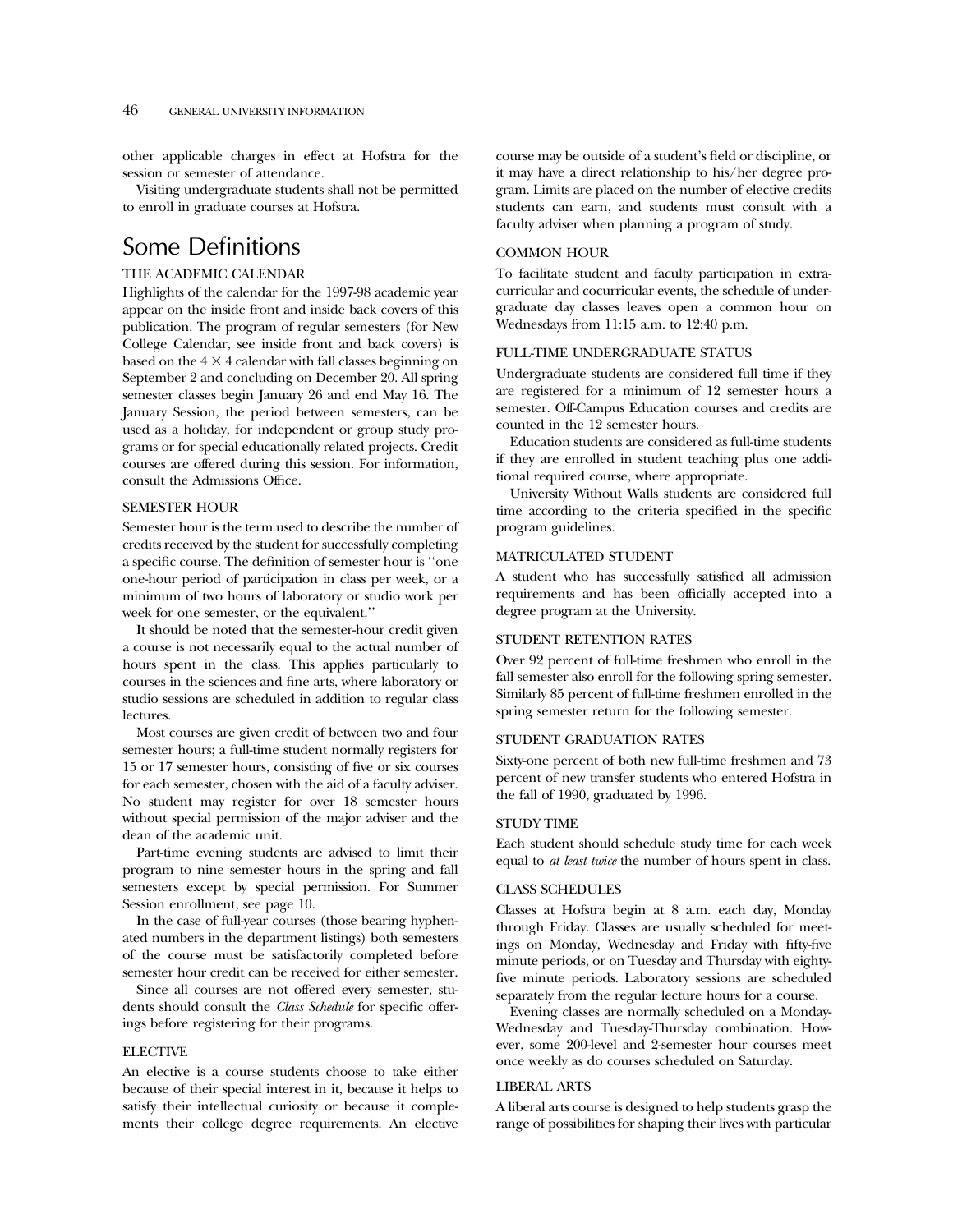reference to the formulation of their thoughts, sensibilities and notions of meaning. Such courses concern themselves with questions of basic human values and with the ways of understanding the character and organization of reality. They focus upon the various approaches to selfexamination and the inquiry into the outside world of nature and society.

It is an underlying assumption of all liberal arts courses that we must make ourselves aware of, and evaluate, the ends toward which we apply our intellectual efforts and develop our feelings. Liberal arts courses stress the development of clarity of expression, power of discovery and creative imagination. Techniques of communication and the applications of theory to practice are crucial objectives of education, but courses which emphasize skills as preprofessional training are not considered liberal arts courses.

All courses in the Hofstra College of Liberal Arts and Sciences, New College of Hofstra University, and the School of Communication are liberal arts courses unless otherwise indicated. All courses in the Zarb School of Business, School of Education and the Reading Center are *not* for liberal arts credit unless otherwise noted. The following lists the courses that are *exceptions* to the general rules just stated:

- DIVISION OF THE HUMANITIES-all are liberal arts courses *except*:
- Art History 168
- Drama 5, 13, 14, 15, 16, 17, 18, 19, 20, 23, 24, 155, 156
- English 170, 174, 178, 178A, 178B, 178C, 178D
- Music 30, 31 through 38A, 39A, 107, 108, 172, 173, 174, 175, 190, 191, 101C-122C, 101D-120D, 122D
- Division of the Natural Sciences, Mathematics, Engineering and Computer Science—all are liberal arts courses *except*:
- Biochemistry 173, 182, 183
- Biology 139
- Chemistry 111, 173, 182, 183, 192
- Computer Science 4, 163
- Engineering 1, 32B, 34, 134, 136, 140, 143E, 143F, 144, 146, 160, 169, 170, 180, 183, 199
- Geology 18, 20, 104, 120, 131
- Division of the Social Sciences—all are liberal arts courses *except*:
- Psychology 179, 188
- Speech-Language-Hearing Sciences 104, 138, 139
- Military Science—all are liberal arts courses *except*: 1A, 1B, 2A, 2B
- SCHOOL OF COMMUNICATION—all are liberal arts courses *except:*
- Audio/Video/Film 14, 21, 24, 26, 40, 44, 64, 65, A-Z, 66, 84, 91, 94, 100, 104, 106, 134, 144, 145, 161, 164 & 165, 167
- Journalism 15, 56, 76, 110, 120

SCHOOL OF EDUCATION—the *only* liberal arts courses are: Foundations of Education 111, 127, 131

Health Studies, Sport Sciences, and Physical Education 159

# Reading 12.

Special Project Courses are *not* for liberal arts credit.

### CURRICULUM EVALUATION

In its attempt to provide students with the best possible education, Hofstra University engages in a continuing program of self-evaluation. As part of this evaluation, it is necessary from time to time to require that students participate in surveys or testing programs. The purpose of such programs is to provide general data for University use, *not* to evaluate any particular student. Individual results, will, in no case, become part of the student's records.

# The Course Numbering System

This *Bulletin* lists all the courses offered by the University in its programs.

Courses numbered from 1 to 199 are for *undergraduates only.* All courses below the 200 level do not carry graduate credit.

Courses numbered 200 and above are for *graduate* credit with the exception that courses taken by students in the New College University Without Walls program are strictly on the undergraduate level, and 200 and above level business courses are open only to matriculated M.B.A. students. 2000-level courses are graduate courses offered in conjunction with 100-level courses, for which graduate students are expected to fulfill substantially enhanced requirements. (See page 71 for details.)

Course numbers may be separated by a comma, hyphen or ampersand. For example:

Course 1, 2 indicates that either course may be elected for credit independently of the other.

Course 1-2 indicates that course 1 must be completed before course 2 is taken, and that no credit toward a Hofstra degree is given for a hyphenated course until both semesters of work are satisfactorily completed.

Course1&2 indicates that course 1 may be elected for credit without course 2, but course 2 may not be taken until course 1 has been satisfactorily completed.

Course numbers with A through Z designations usually indicate that as individual subjects are selected, each is assigned a letter and added to the course number. The course may be taken any number of times as long as there is a different letter designation each time it is taken.

The University reserves the right to withdraw any scheduled course without notice.

# AVAILABILITY OF RECORDS

#### To Parents and Students

The University complies with all provisions of Public Law 93-380 (Privacy Rights of Parents and Students—disclo